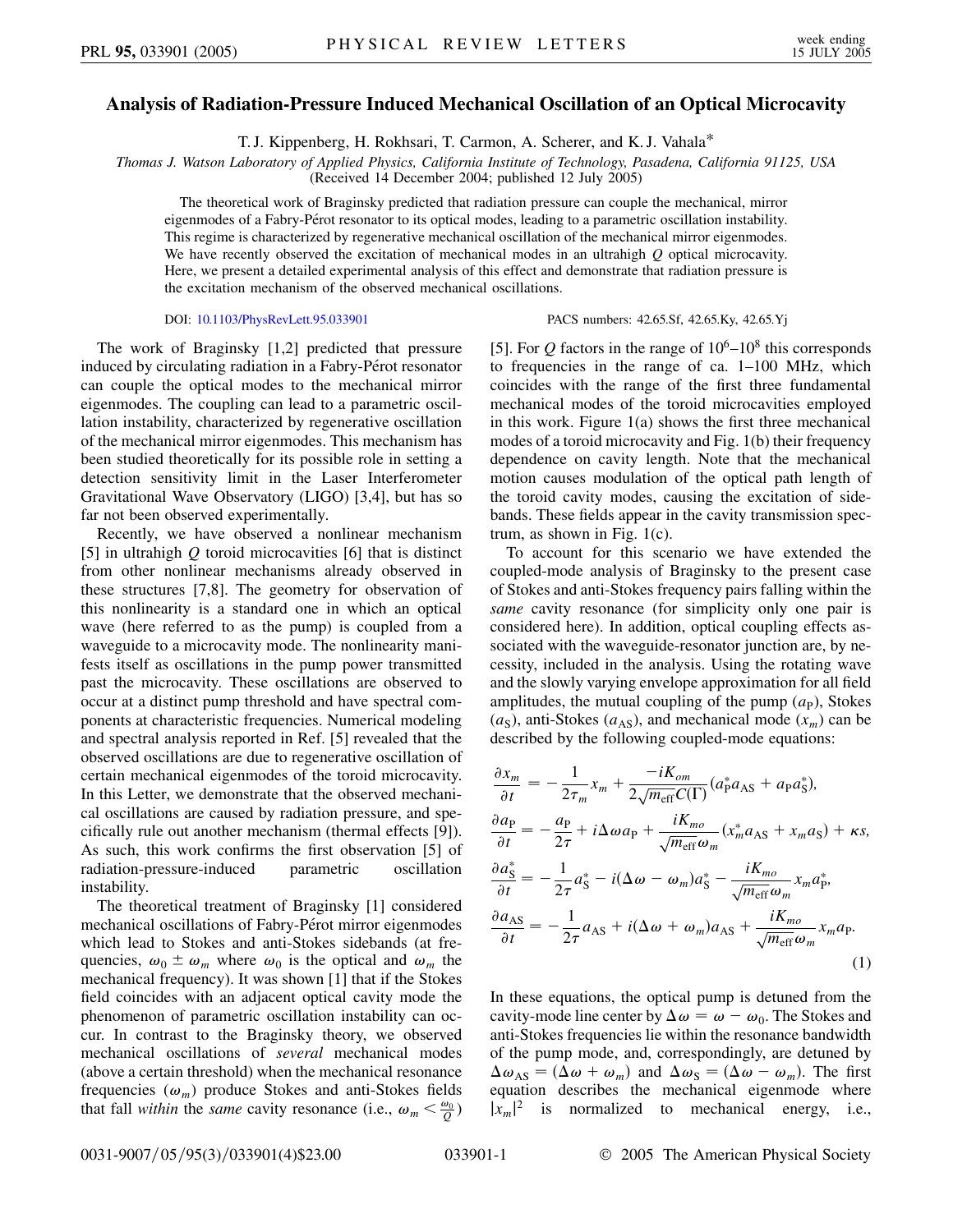

FIG. 1 (color online). (a) Finite element modeling of the micromechanical resonances of a silica toroid microcavity (diameter of the toroid is 4  $\mu$ m). The radial and azimuthal mode order are denoted with *n* and *m* (where  $m = 0$  corresponds to rotationally symmetric modes). Shown are the first three rotationally symmetric radial modes  $(n = 1, 2, 3, m = 0)$  in cross section with the amplitude of motion greatly exaggerated for clarity. In addition, the stress field is indicated using color. Note that the mechanical motion modulates the cavity path length due to a change in the cavity radius, which causes the excitation of optical sidebands. (b) Mechanical oscillation frequency versus the cavity length *L* for the first three fundamental mechanical modes (dots are experimentally measured frequencies from Ref. [5]). (c) Typical frequency spectrum of the optical cavity transmission, revealing the presence of several sidebands that correspond to the first three mechanical eigenmodes  $(\omega_m)$ , as well as harmonics of  $\omega_m$ . Here, only the  $n = 2$  mode is above threshold, whereas the remaining mechanical modes are subthreshold (and observable due to their room temperature thermal displacement noise).

 $E = \sum_i \int \epsilon_i \sigma_i dV$  (where  $\epsilon_i$  and  $\sigma_i$  are the diagonal components of the strain and stress tensor) which decays with the lifetime  $\tau_m(Q_m = \omega_m \tau_m)$ . Correspondingly,  $|a_P|^2$  is the energy in the pump mode,  $|s|^2$  is the launched pump power in the waveguide. The total lifetime of the optical modes is given by  $\frac{1}{\tau} = \frac{1}{\tau_0} + \frac{1}{\tau_{\text{ex}}},$  where the external lifetime  $(\tau_{ex})$  describes coupling of the microcavity mode to the waveguide via  $\kappa = i \sqrt{\frac{1}{\tau_{\text{ex}}}}$  and  $K = \frac{\tau_0}{\tau_{\text{ex}}}$  is the normalized coupling constant.  $C(\Gamma)$  is a correction factor  $[1, \ldots, 2]$ due to the reduction of circulating power in the presence of modal coupling [10].  $K_{mo} \equiv \frac{\omega_0}{R}$  describes the mechanically induced displacement of the optical cavity resonant frequency and contains, in general, a contribution from direct spatial change as well as refractive index changes (stressoptical effect) [11,12]. The effective coupling of the optical mode to the mechanical mode is governed by  $K_{om} \equiv \frac{1}{R n_{\text{eff}}}$ in the case of radiation pressure [1]. The effective mass  $m_{\text{eff}}$  appearing in Eq. (1) is calculated numerically by evaluating the total mechanical energy  $E_m$  in the mechanical mode and the corresponding harmonic radial displacement (amplitude *r*) of the toroid periphery wherein the optical mode circulates [13]. Solving the coupled-mode equations in steady state, the pump-power threshold for the onset of mechanical oscillations is given by

$$
P_{\text{thresh}} = \left(\frac{\omega_m}{\omega_0}\right) R^2 m_{\text{eff}} \frac{1}{\tau_m} \frac{1}{\tau_0} \frac{|1 + K + 2i\Delta\omega\tau_0|^2}{4K} \frac{1}{2\tau}
$$

$$
\times \left[ \frac{1}{1 + 4\tau^2 \Delta\omega_{\text{AS}}^2} - \frac{1}{1 + 4\tau^2 \Delta\omega_{\text{S}}^2} \right]^{-1} . \tag{2}
$$

Careful inspection of the last term of the threshold equation shows that mechanical gain is possible (i.e., positive threshold power) for  $\omega > \omega_0$  (i.e.,  $\Delta \omega > 0$ ). For  $\Delta \omega <$ 0, the mechanical mode is cooled. The need to overcome mechanical loss leads to the  $\frac{1}{\tau_m}$  dependence, while the dependence of radiation pressure upon circulating optical power leads to the  $\frac{1}{\tau_0}$  dependence as well as the presence of a weighting factor describing the effect of waveguide coupling  $K = \tau_0 / \tau_{\text{ex}}$  and pump detuning  $\Delta \omega$ . The optical-*Q* scaling dependences fall into two regimes. The first occurs when  $\omega_m < \frac{1}{\tau}$ . In this regime the mechanical oscillation threshold exhibits an inverse cubic dependence on optical  $Q [P \propto \frac{1}{Q_m} (\frac{1}{Q_0})^3]$ . In contrast, for  $\omega_m > \frac{1}{\tau}$  [herein called the high-frequency (HF) regime], the rapid  $1/Q_0^3$ dependence is reduced because the Stokes field buildup is less and less effective in creating radiation pressure. In this regime, minimum threshold can be shown to occur overcoupled (i.e.,  $K > 1$ ), where again the condition  $\omega_m < \frac{1}{\tau}$  is met (i.e., the mechanical oscillation frequency is again less than the ''loaded'' cavity bandwidth), which causes the minimum threshold (i.e.,  $\frac{\partial^2 P}{\partial K \partial \Delta \omega} = 0$  [14]) to approach an *asymptotic value.* The transition to the HF regime, under conditions of optimum threshold, occurs for an optical *Q* given by  $Q_0^{\text{HF}} \approx \frac{\omega_0}{\omega_m}$ .

To confirm these theoretical predictions the threshold dependences [as given by Eq. (2)] on both optical and mechanical *Q* factors have been measured. The data presented are taken using a single microtoroid device. Coupling to the resonator was performed using a fiberoptic taper coupler (see inset of Fig. 2). The microtoroid under consideration had principal, pillar, and minor diameters of 72, 36, and 6.8  $\mu$ m, respectively, and possessed mechanical resonances frequencies at 4.4, 25.6, and 49.8 MHz for the first three mechanical modes  $(n = 1, 2, ...)$ 3, and  $m = 0$ ). The optical pump wavelength was  $\sim$ 1550 nm and mechanical oscillation instability was observed by detecting the characteristic oscillations [15] in the transmitted pump power [compare Fig.  $1(c)$ ] [5] using an electrical spectrum analyzer as described in Ref. [5]. Optimization of coupling (*K*) was performed by adjustment of the gap between the fiber taper and the microtoroid as described in Refs. [7,8]. To measure the dependence of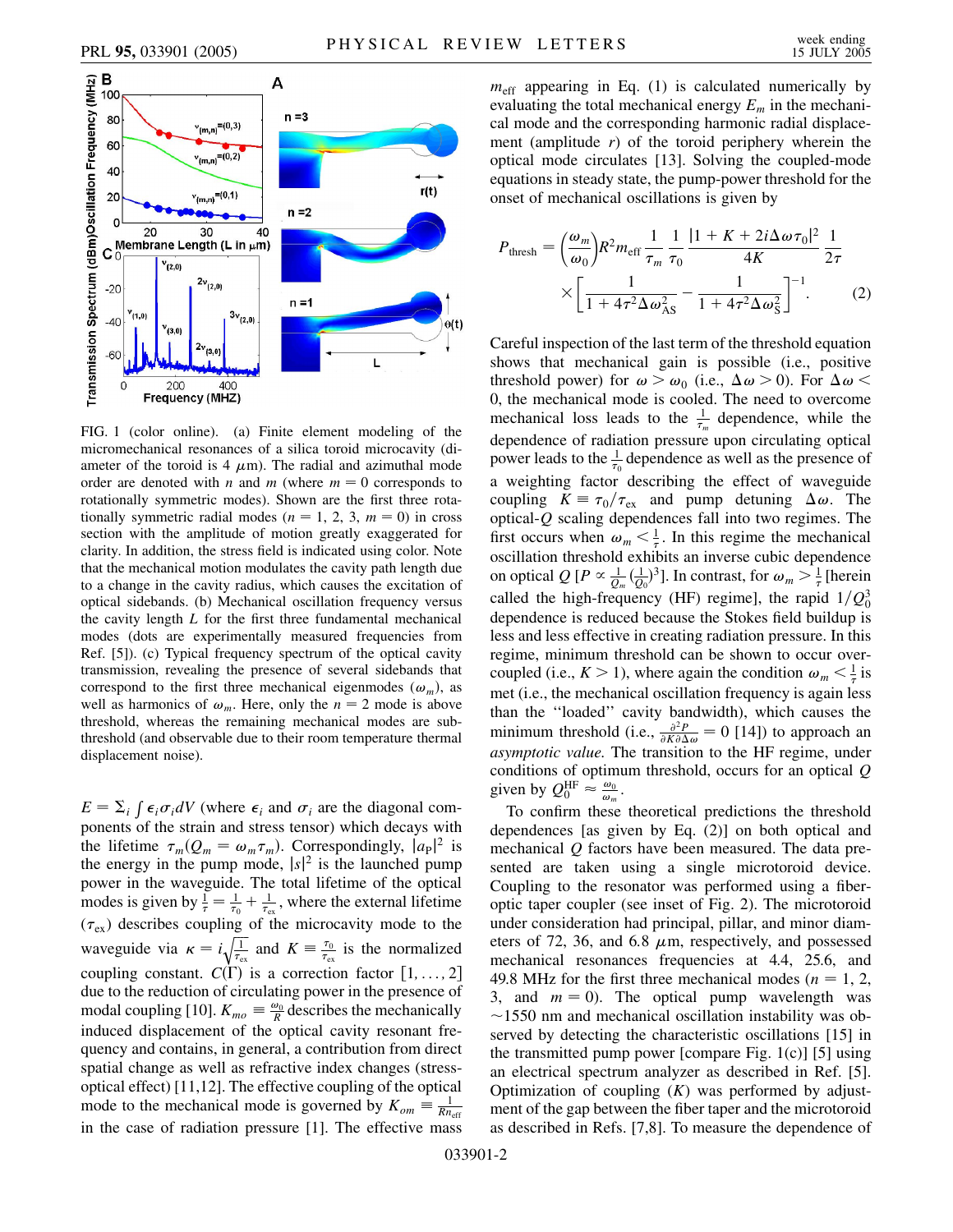the oscillation threshold on  $Q_m$ , a silica microprobe was brought into contact with the interior (disk region) of the toroid structure. Variation of the probe contact force thereby modified mechanical *Q* while leaving the optical *Q* unaffected. The microprobe, which was made from an optical fiber, had a tip diameter of  $\sim$ 2  $\mu$ m and can be seen in the inset of Fig. 2. In the absence of probe contact,  $Q_m$ was measured to be  $\sim$  5000 for the  $n = 1$  mode, and upon a progressive increase in tip pressure could be continuously decreased to  $Q_m \approx 50$ . Below threshold, the thermal displacement of the mechanical eigenmodes (the temperature being 300 K) provides sufficient modulation to be optically detectable, causing the appearance of Lorentzian peaks in the cavity transmission spectrum.  $Q_m$  was then determined by fitting the transmission spectrum with a Lorentzian, as shown in the inset of Fig. 2. For each  $Q_m$ , the minimum threshold was measured for the  $n = 1$  flexural mode as shown in Fig. 2. The solid line in the main panel shows that the data exhibit the  $1/Q_m$  dependence in agreement with Eq. (2), and Ref. [1].

We next measured the threshold dependence on the optical *Q* factor as shown in Fig. 3 for both the  $n = 1$ (main panel) and the  $n = 3$  (inset) mechanical modes. The optical *Q* factor was adjusted by exciting different radial and transverse optical modes. For lower optical *Q*, wherein the acoustical oscillation frequency falls within the cavity bandwidth, the rapid  $1/Q^3$  dependence is observed for  $n =$ 1 as predicted. For higher optical *Q*, as theoretically predicted, a transition into the HF regime occurs at  $Q_0^{\text{HF}} \approx$  $10<sup>7</sup>$ . This point agrees well with the theoretical prediction  $(\frac{\omega_0}{\omega_m})$ . It is important to note that these observations rule out thermal effects [9] as the origin of the observed oscillations



FIG. 2 (color online). Main panel: The oscillation threshold ( $\mu$ Watts) versus the mechanical quality factor of the  $n = 1$ mode. The solid line is the theoretical prediction based on an inverse *Q* relation ( $P \propto 1/Q_m$ ). Right inset: Side-view, optical micrograph of the experimental setup, consisting of a silica microprobe in contact with a taper-fiber-coupled microtoroid of 72  $\mu$ m-principal diameter. Left inset: Spectrum of the optical cavity transmission exhibiting the thermal displacement noise of the  $n = 1$  mechanical mode. Solid line: The Lorentzian fit to infer the value of *Qm*.

[16]. In Fig. 3, the solid line is the minimum threshold, i.e.,  $\left(\frac{\partial^2 P}{\partial K \partial \Delta \omega}\right) = 0$  as given by Eq. (2). With the exception of the effective mass,  $m_{\text{eff}}$ , all parameters used to create this plot were experimentally measured parameters [i.e.,  $C(\Gamma)$ ,  $R$ ,  $Q_m$ ,  $\omega_m$ ,  $Q_0$ ,  $\omega_0$ ]. The effective mass  $m_{\text{eff}}$  was inferred to be  $m_{\text{eff}}^{(1)} = 3.3 \times 10^{-8}$  kg.

The inset of Fig. 3 shows the measured threshold versus optical Q for the  $n = 3$  mode. The  $n = 3$  mode threshold dependence shows that this mode is already well into the HF regime, exhibiting the theoretically predicted asymptotic behavior of the minimum threshold. This fact is consistent with the observed resonance frequency, 49 MHz, for the  $n = 3$  mode which predicts that the HF regime occurs for optical  $Q$  factors in excess of  $10<sup>7</sup>$  $(Q_0^{\text{HF}} = \frac{\omega_0}{\omega_m} = 3.8 \times 10^6)$ . Comparison with the *n* = 1 mode data shows that oscillation on the  $n = 3$  mode is preferred for lower optical *Q*s. Indeed, preference to the  $n = 3$  mode was possible by loading the microcavity into the overcoupled regime, in agreement with theory. The solid curve in the inset gives the single-parameter fit to the *n* = 3 data which yields  $m_{\text{eff}}^{(3)} = 5 \times 10^{-11}$  kg, which is a factor of 660 lower than the mass of the  $n = 1$  mode.

As a further test of the validity of the theoretical model, the *experimental* effective mass values are compared with the *theoretical prediction* based on finite element modeling. For the  $n = 3$  mode, the predicted mass associated with the radial motion was  $m_{\text{eff}}^{(3)} = 5 \times 10^{-11}$  kg, which is in very good agreement with the experimental fit. However, for the  $n = 1$ , 2 modes, the calculated effective mass is a



FIG. 3 (color online). Main panel: The measured mechanical oscillation threshold ( $\mu$ Watts) plotted versus the optical  $Q$  factor for the fundamental flexural mode ( $n = 1$ ,  $\nu_m = 4.4 \text{ MHz}$ ,  $Q_m = 3500$ . The solid line is a one-parameter theoretical fit obtained from the minimum threshold equation by first performing a minimization with respect to coupling and pump wavelength detuning, and then fitting by adjustment of the effective mass ( $m_{\text{eff}}^{(1)} = 3.3 \times 10^{-8}$  kg). Inset: The measured threshold for the 3rd order mode ( $n = 3$ ,  $\nu_m = 49$  MHz,  $Q = 2500$ ) plotted versus optical *Q*. The solid line gives again the theoretical prediction with  $m_{\text{eff}}^{(3)} = 0.5 \times 10^{-10}$  kg. The  $n = 1$  mode data from the main panel is superimposed for comparison.